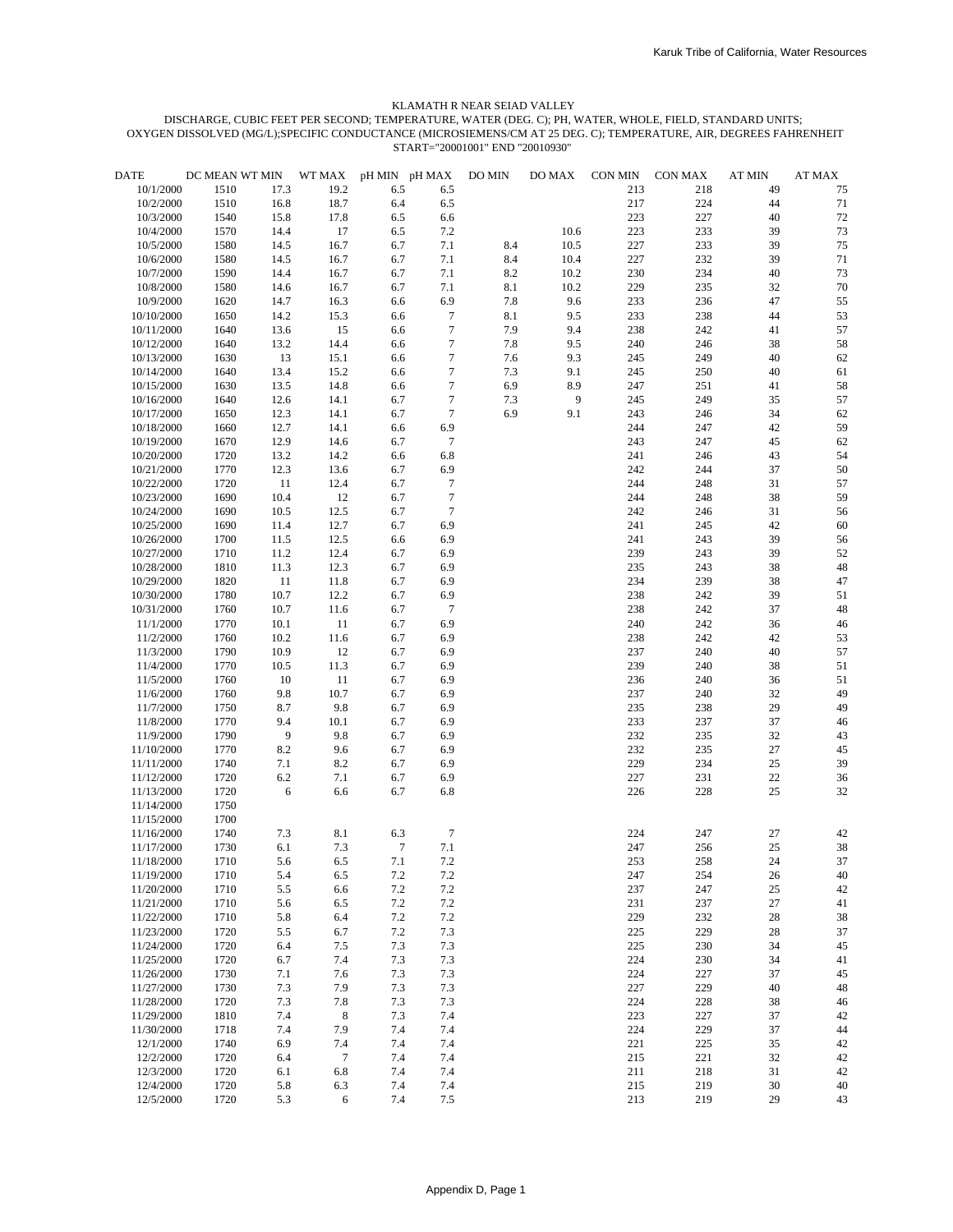| DATE                     | DC MEAN WT MIN |                | WT MAX                   |            | pH MIN pH MAX | DO MIN | DO MAX | CON MIN    | CON MAX    | <b>AT MIN</b> | <b>AT MAX</b> |
|--------------------------|----------------|----------------|--------------------------|------------|---------------|--------|--------|------------|------------|---------------|---------------|
| 12/6/2000                | 1720           | 4.9            | 5.7                      | 7.5        | 7.5           |        |        | 217        | 222        | 27            | 40            |
| 12/7/2000                | 1710           | $\sqrt{5}$     | 5.8                      | 7.4        | 7.5           |        |        | 214        | 217        | 30            | 42            |
| 12/8/2000                | 1710           | 5.2            | 6.1                      | 7.4        | 7.4           |        |        | 211        | 215        | 32            | 41            |
| 12/9/2000                | 1700           | 5.9            | 6.9                      | 7.4        | 7.4           |        |        | 210        | 213        | 36            | $48\,$        |
| 12/10/2000               | 1720           | $6.2\,$        | 6.9                      | 7.4        | 7.5           |        |        | 210        | 211        | 28            | 42            |
| 12/11/2000               | 1720           | $\overline{5}$ | 6.2                      | 7.5        | 7.5           |        |        | 209        | 216        | 29            | 32            |
| 12/12/2000               | 1740           | 5.1            | 5.9                      | $7.5\,$    | $7.5\,$       |        |        | 216        | 219        | 30            | 36            |
| 12/13/2000               | 1780           | 5.7            | $6.1\,$                  | 7.5        | 7.6           |        |        | 208        | 217        | 34            | 39            |
| 12/14/2000               | 1920           | 5.7            | 6.2                      | 7.4        | 7.9           |        |        | 208        | 216        | 35            | 42            |
| 12/15/2000               | 1870<br>1810   | 5.6<br>5.4     | 6.2<br>5.9               | 7.4<br>7.6 | 7.8<br>7.8    |        |        | 216<br>222 | 225<br>226 | 34<br>32      | $46$          |
| 12/16/2000<br>12/17/2000 | 1810           | 5              | 5.6                      | 7.6        | 7.8           |        |        | 221        | 223        | 27            | 43<br>42      |
| 12/18/2000               | 1710           | 3.9            | 5                        | 7.6        | 7.8           |        |        | 221        | 222        | 27            | 40            |
| 12/19/2000               | 1760           | 3.8            | 4.9                      | 7.7        | 7.9           |        |        | 218        | 221        | 30            | 41            |
| 12/20/2000               | 1750           | 4.5            | 5.3                      | 7.7        | 7.9           |        |        | 217        | 219        | 31            | 42            |
| 12/21/2000               | 1770           | 4.7            | 5.4                      | 7.7        | 7.9           |        |        | 216        | 219        | 31            | 40            |
| 12/22/2000               | 1790           | 5.1            | 6                        | 7.7        | $\,8\,$       |        |        | 216        | 218        | 38            | 44            |
| 12/23/2000               | 1780           | 5.4            | 5.9                      | 7.8        | 7.9           |        |        | 216        | 218        | 37            | 40            |
| 12/24/2000               | 1780           | 4.9            | 5.7                      | 7.7        | $\,8\,$       |        |        | 215        | 217        | 31            | 42            |
| 12/25/2000               | 1760           | 3.9            | 5.1                      | 7.7        | 7.9           |        |        | 215        | 216        | 28            | 42            |
| 12/26/2000               | 1750           | 3.1            | 3.9                      | 7.7        | $\bf 8$       |        |        | 215        | 216        | 28            | 44            |
| 12/27/2000               | 1750           | 3.2            | 4.1                      | 7.8        | 8             |        |        | 214        | 216        | 27            | 43            |
| 12/28/2000               | 1750           | $\mathfrak{Z}$ | 3.7                      | $7.8\,$    | $\bf 8$       |        |        | 215        | 217        | 25            | 37            |
| 12/29/2000               | 1740           | $2.6\,$        | 3.3                      | 7.8        | $\bf 8$       |        |        | 215        | 217        | 25            | 35            |
| 12/30/2000               | 1740           | 2.4            | 3.1                      | 7.9        | 8.1           |        |        | 216        | 218        | 26            | 35            |
| 12/31/2000               | 1740           | 2.2            | $\mathfrak{Z}$           | 7.9        | 8.1           |        |        | 216        | 218        | 25            | 37            |
| 1/1/2001                 | 1740           | 2.4            | 3.4                      | 7.9        | 8.1           |        |        | 216        | 218        | 28            | 42            |
| 1/2/2001                 | 1740           | 2.9            | 3.8                      | 7.9        | 8.2           |        |        | 216        | 217        | 28            | 43            |
| 1/3/2001                 | 1740           | $2.8\,$        | 3.6                      | 8.1        | 8.3           |        |        | 216        | 218        | 27            | 40            |
| 1/4/2001                 | 1730           | $2.6\,$        | 3.4                      | 8.1        | 8.3           |        |        | 211        | 218        | 27            | 40            |
| 1/5/2001                 | 1720           | 2.9            | 3.9                      | 8.1        | 8.4           | 11     | 13.7   | 213        | 216        | 29            | 44            |
| 1/6/2001                 | 1720           | 3.2            | 3.9                      | 8.1        | 8.3           | 10.5   | 11.3   | 215        | 217        | 29            | 42            |
| 1/7/2001                 | 1720           | 3.1            | 4.2                      | 8.1        | 8.3           | 10.4   | 11.2   | 215        | 217        | 29            | 40            |
| 1/8/2001                 | 1740           | 4.2            | 5.1                      | 8.1        | 8.3           | 10.2   | 11.1   | 214        | 216        | 36            | 44            |
| 1/9/2001                 | 1740           | 3.9            | 4.8                      | $8.1\,$    | $8.2\,$       | 10.1   | 10.7   | 213        | 216        | 30            | 36            |
| 1/10/2001                | 1760           | 3.6            | 4.2                      | 8.1        | 8.3           | 10.4   | 11     | 214        | 216        | 30            | 42            |
| 1/11/2001                | 1760           | 3.5            | 3.8                      | 8.1        | 8.3           | 10.3   | 11.2   | 216        | 217        | 29            | 39            |
| 1/12/2001                | 1770           | 3.7            | 4.4                      | 8.1        | 8.3           | 10.5   | 11.5   | 217        | 219        | 32            | 40            |
| 1/13/2001                | 1760           | 4.1            | 4.6                      | $8.1\,$    | 8.3           | 10.2   | 11.1   | 219        | 223        | 34            | 40            |
| 1/14/2001                | 1750           | $\overline{4}$ | 4.6                      | 8.1        | 8.3           | 10.3   | 11.4   | 220        | 223        | 32            | 41            |
| 1/15/2001                | 1740           | 3              | 4.1                      | 8.1        | 8.3           | 10.7   | 11.6   | 219        | 221        | 25            | 41            |
| 1/16/2001                | 1730           | 1.9            | 3                        | 8.1        | $8.2\,$       | 11     | 12     | 219        | 221        | 22            | 38            |
| 1/17/2001                | 1720           | 1.4            | $2.5\,$                  | 8.1        | $8.2\,$       | 11.3   | 13.4   | 217        | 220        | 22            | 37            |
| 1/18/2001                | 1720           | 1.9            | 3.2                      | 8.1        | 8.3           | 11.4   | 12.3   | 216        | 218        | 24            | 40            |
| 1/19/2001                | 1720           | $2.8\,$        | 3.8                      | 8.1        | 8.3           | 11.4   | 12.1   | 216        | 217        | 27            | 38            |
| 1/20/2001                | 1720           | $2.8\,$        | 3.6                      | 8.1        | 8.3           | 11.3   | 12.4   | 216        | 218        | 26            | 39            |
| 1/21/2001                | 1720           | 3.1            | 4.1                      | 8.1        | 8.3           | 11.3   | 12.3   | 216        | 219        | 33            | 47            |
| 1/22/2001                | 1720           | 3.7            | 4.6                      | 8.1        | 8.2           | 11.3   | 12.9   | 215        | 218        | 30            | 45            |
| 1/23/2001                | 1740           | 3.7            | 5                        | 8.1        | 8.2           | 11.2   | 12.3   | 215        | 218        | 30            | 49            |
| 1/24/2001                | 1800           | 4.2            | $5.1\,$                  | 8          | $8.2\,$       | 11.2   | 12.6   | 215        | 217        | 31            | 42            |
| 1/25/2001                | 1790           | $\overline{4}$ | 4.6                      | 8.1        | $8.2\,$       | 11.3   | 12.2   | 216        | 220        | $30\,$        | 34            |
| 1/26/2001                | 1780           | 3.3            | 4.6                      | 8.1        | 8.3           | 11.3   | 12.5   | 220        | 224        | 29            | $40\,$        |
| 1/27/2001                | 1750           | 3.3            | 4.3                      | 8.1        | 8.3           | 11.1   | 11.9   | 222        | 225        | $27\,$        | 41            |
| 1/28/2001                | 1740           | 2.3            | 3.7                      | 8.1        | 8.3           | 11.4   | 12.5   | 219        | 223        | 23            | 39            |
| 1/29/2001                | 1750           | 3.3            | 4.7                      | 8.1        | 8.3           | 11.6   | 12.5   | 217        | 220        | $28\,$        | $41\,$        |
| 1/30/2001                | 1730           | 3.2            | 4.2                      | 8.1        | 8.2           | 11.8   | 13     | 216        | 219        | $25\,$        | 38            |
| 1/31/2001                | 1720           | 2.3            | 3.5                      | 8.1        | $8.2\,$       | 12     | 12.9   | 217        | 219        | 23            | 40            |
| 2/1/2001                 | 1730           | 2.4            | 4.1                      | 8.1        | $8.2\,$       | 12.2   | 13.3   | 214        | 218        | $25\,$        | 43            |
| 2/2/2001                 | 1750           | 3.9            | 5.3                      | 8          | $8.2\,$       | 11.9   | 13.2   | 214        | 216        | 36            | 44            |
| 2/3/2001                 | 1770           | 5.1            | 6.2                      | 8          | $8.2\,$       | 11.9   | 13.9   | 214        | 216        | 39            | 44            |
| 2/4/2001                 | 1790           | 5.7            | 6.5                      | 8          | $8.2\,$       | 11.9   | 13.1   | 215        | 217        | 39            | 49            |
| 2/5/2001                 | 1800           | 5.9            | 6.8                      | 8          | $8.2\,$       | 11.9   | 12.9   | 214        | 216        | 33            | 45            |
| 2/6/2001                 | 1790           | 4.8            | 6                        | 8          | 8.3           |        |        | 213        | 217        | 29            | 39            |
| 2/7/2001                 | 1780           | 3.7            | 4.8                      | 8.1        | 8.4           | 10.7   | 12     | 213        | 215        | $25\,$        | 37            |
| 2/8/2001                 | 1760           | 2.7            | 3.7                      | 8.2        | 8.4           | 10.8   | 11.6   | 212        | 214        | $22\,$        | 35            |
| 2/9/2001                 | 1780           | 2.9            | $\overline{\mathcal{L}}$ | $8.2\,$    | 8.4           | 10.9   | 13.4   | 210        | 213        | 29            | 39            |
| 2/10/2001                | 1770           | 3.6            | 4.5                      | $8.2\,$    | 8.5           | 10.8   | 12.8   | 210        | 212        | 30            | 40            |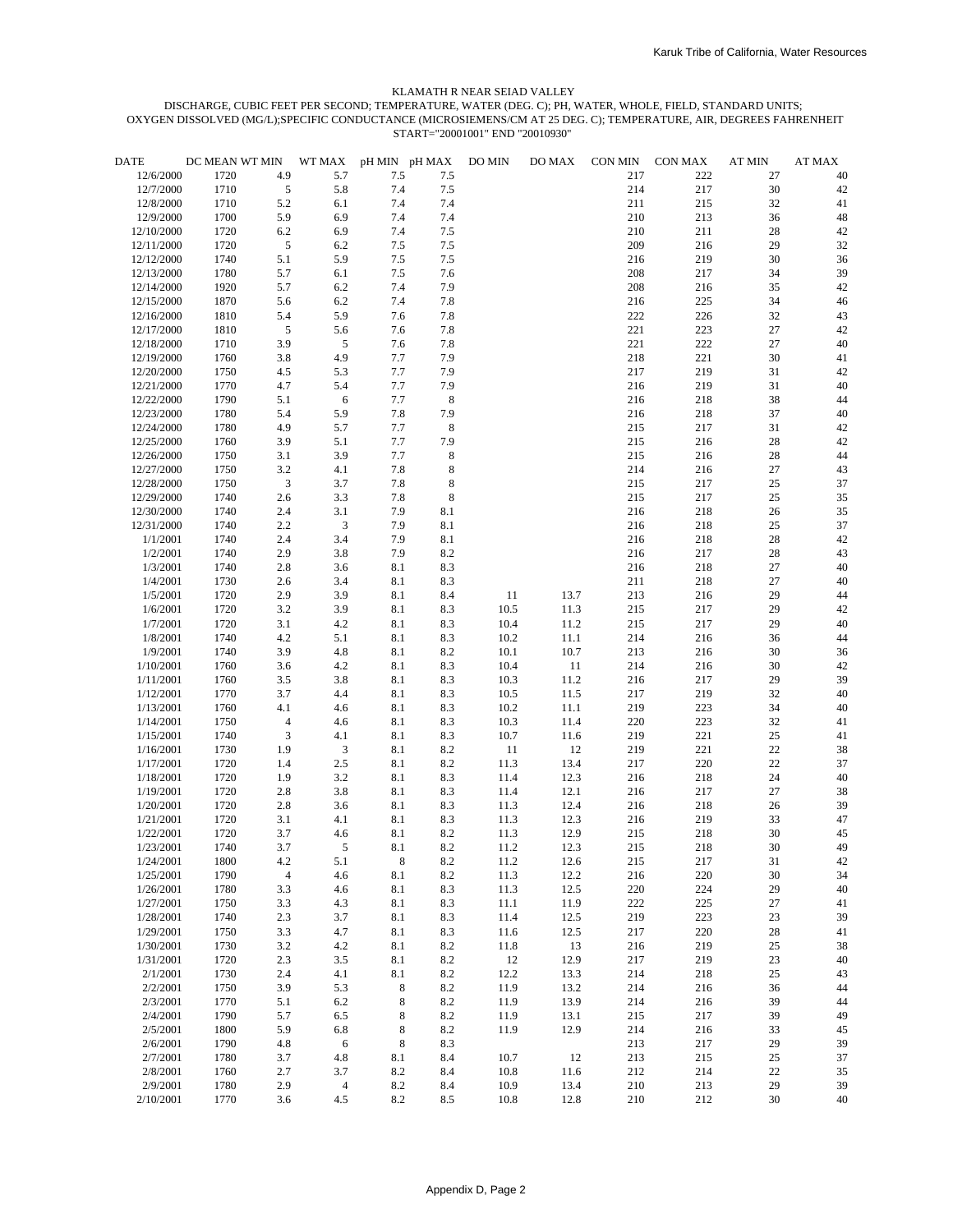| <b>DATE</b>            | DC MEAN WT MIN |                 | WT MAX         |            | pH MIN pH MAX  | DO MIN          | DO MAX       | CON MIN    | CON MAX    | <b>AT MIN</b> | <b>AT MAX</b> |
|------------------------|----------------|-----------------|----------------|------------|----------------|-----------------|--------------|------------|------------|---------------|---------------|
| 2/11/2001              | 1780           | 3.7             | 4.9            | 8.3        | 8.5            | 10.7            | 11.7         | 212        | 214        | 28            | 34            |
| 2/12/2001              | 1770           | 3.7             | $\sqrt{5}$     | 8.2        | 8.4            | 10.6            | 11.8         | 213        | 216        | 25            | 40            |
| 2/13/2001              | 1750           | 3               | 4.5            | 8.2        | $8.5\,$        | 10.6            | 11.5         | 216        | 218        | 19            | 47            |
| 2/14/2001              | 1750           | 2.8             | 4.6            | 8.3        | $8.5\,$        | 10.5            | 11.4         | 216        | 217        | 24            | 44            |
| 2/15/2001              | 1740           | 3.1             | 4.8            | 8.3        | $8.5\,$        | 10.5            | 12.8         | 214        | 217        | 23            | 45            |
| 2/16/2001              | 1740           | $\overline{4}$  | 5.8            | 8.3        | 8.5            | 10.8            | 12.1         | 213        | 216        | 34            | 51            |
| 2/17/2001              | 1740           | 4.8             | 6.3            | 8.2        | $8.4\,$        | 11              | 12.8         | 213        | 215        | 37            | 53            |
| 2/18/2001              | 1750           | 5.4             | 6.3            | 8.2        | $8.5\,$        | 11.1            | 12.6         | 213        | 215        | 36            | $48\,$        |
| 2/19/2001              | 1750           | 5.1             | 6.6            | 8.3        | 8.4            | 11.8            | 13.1         | 212        | 215        | 35            | 53            |
| 2/20/2001<br>2/21/2001 | 1770<br>1800   | 5.8<br>5.9      | 6.9<br>6.9     | 8.2<br>8.2 | 8.4            | 12.2<br>12      | 13.7<br>13.1 | 212<br>211 | 214<br>214 | 38<br>36      | 47<br>44      |
| 2/22/2001              | 1860           | 5.8             | 6.7            | 8.2        | 8.4<br>8.3     | 11.9            | 13           | 211        | 214        | 33            | 42            |
| 2/23/2001              | 1860           | 5.2             | 6.3            | 8.2        | 8.4            | 11.8            | 13           | 212        | 214        | 32            | 46            |
| 2/24/2001              | 1850           | 5.3             | 6              | 8.2        | 8.4            | 11.9            | 13.2         | 214        | 217        | 33            | 41            |
| 2/25/2001              | 1830           | 4.8             | 6.7            | 8.2        | 8.4            | 11.9            | 13.3         | 216        | 218        | 31            | 50            |
| 2/26/2001              | 1810           | 4.8             | 6.9            | 8.2        | 8.3            | 11.7            | 12.8         | 216        | 219        | 28            | 54            |
| 2/27/2001              | 1780           | 4.8             | 6.7            | 8.2        | 8.3            | 11.4            | 12.9         | 216        | 218        | 26            | 54            |
| 2/28/2001              | 1760           | 4.8             | 6.7            | 8.2        | 8.4            | 11.5            | 13.4         | 214        | 218        | 24            | 54            |
| 3/1/2001               | 1770           | 4.8             | 6.1            | 8.3        | $\ \ 8.4$      | 11.4            | 13.4         | 213        | 217        | 27            | 39            |
| 3/2/2001               | 1800           | 4.9             | $\overline{7}$ | 8.3        | 8.4            | 12.3            | 13.9         | 211        | 214        | 29            | 44            |
| 3/3/2001               | 1770           | 5.3             | 6.1            | 8.3        | 8.4            | 12.1            | 13.5         | 213        | 215        | 27            | 43            |
| 3/4/2001               | 1780           | 5.2             | 6.6            | 8.3        | 8.4            | 12              | 13.5         | 213        | 216        | 34            | 48            |
| 3/5/2001               | 1830           | 5.9             | 7.1            | 8.3        | $8.5\,$        | $12\,$          | 13.3         | 213        | 215        | 34            | 48            |
| 3/6/2001               | 2090           | 6.2             | 8.2            | 8.3        | 8.4            | 11.6            | 13.3         | 210        | 220        | 35            | 58            |
| 3/7/2001               | 2040           | 6.8             | 9.3            | 8.3        | $\overline{9}$ | 10.7            | 13.3         | 220        | 231        | 34            | 58            |
| 3/8/2001               | 1970           | 7.3             | 9.5            | 8.2        | 8.6            | 11              | 13.3         | 226        | 228        | 33            | 51            |
| 3/9/2001               | 1930           | 7.3             | 8.5            | 8.3        | 8.7            | 11.1            | 12.8         | 221        | 227        | 32            | 46            |
| 3/10/2001              | 1890           | 6.2             | 8.5            | 8.3        | $8.8\,$        | 11.3            | 13.2         | 218        | 222        | 27            | 50            |
| 3/11/2001              | 1860           | 6.4             | 8.7            | 8.3        | 8.9            | 11.8            | 13.5         | 216        | 220        | 29            | 53            |
| 3/12/2001              | 1840           | 6.8             | 9.3            | 8.4        | $8.8\,$        | 11.8            | 13.6         | 215        | 219        | 29            | 62            |
| 3/13/2001              | 1830           | 7.3             | 9.7            | 8.4        | $8.8\,$        | 11.9            | 13.8         | 213        | 217        | 22            | 61            |
| 3/14/2001              | 1820           | 7.3             | 9.5            | 8.5        | 8.9            | 11.6            | 13.7         | 215        | 218        | 27            | 54            |
| 3/15/2001              | 1820           | 7.6             | 8.7            | 8.5        | 8.9            | 11.9            | 14.2         | 215        | 222        | 32            | 43            |
| 3/16/2001              | 1810           | $7\phantom{.0}$ | 8.5            | 8.5        | 8.9            | 11.7            | 14           | 217        | 223        | 33            | 52            |
| 3/17/2001              | 1820           | 7.6             | 9.6            | 8.6        | 9              | 12              | 13.9         | 212        | 219        | 38            | 50            |
| 3/18/2001              | 1900           | 8.9             | 11.2           | 8.6        | 9              | 12              | 14.3         | 211        | 216        | 45            | 60            |
| 3/19/2001              | 1950           | 10.2            | 11.4           | 8.6        | 9              | 12.6            | 14.3         | 210        | 213        | 45            | 61            |
| 3/20/2001              | 2040           | 9.7             | 11.1           | 8.6        | 9              | 12.5            | 13.7         | 207        | 212        | 42            | 61            |
| 3/21/2001              | 2120           | 9.4             | 11.9           | 8.6        | 9              | $12\,$          | 13.8         | 203        | 208        | 43            | 66            |
| 3/22/2001              | 2240           | 10.3            | 12.9           | 8.6        | 9              | 11.9            | 14.5         | 201        | 204        | 41            | 68            |
| 3/23/2001              | 2420           | 10.9            | 13.6           | 8.7        | 8.9            | 11.6            | 13.8         | 192        | 205        | 42            | 67            |
| 3/24/2001              | 2530           | 10.9            | 12.4           | 8.6        | 8.7            |                 |              | 187        | 199        | 43            | 55            |
| 3/25/2001              | 2910           | 9.9             | 11.3           | 8.6        | $8.8\,$        |                 |              | 169        | 188        | 40            | 51            |
| 3/26/2001<br>3/27/2001 | 2810           | 8.3             | 10.5           | 8.4        | 8.6            |                 |              | 164        | 184        | 37            | 54<br>50      |
| 3/28/2001              | 2520<br>2680   | $8.8\,$<br>9.6  | 10.1<br>11.4   | 8.3<br>8.4 | 8.6<br>8.8     |                 |              | 183<br>184 | 194<br>192 | 32<br>44      | 58            |
| 3/29/2001              | 2770           | 10.4            | 12.8           | 8.4        | 8.6            |                 |              | 174        | 184        | 41            | 62            |
| 3/30/2001              | 2620           | 10.6            | 13             | 8.4        | 8.8            |                 |              | 181        | 191        | 34            | 63            |
| 3/31/2001              | 2500           | 10.9            | 13.5           | 8.5        | 8.8            |                 |              | 185        | 195        | 39            | 67            |
| 4/1/2001               | 2430           | 11.5            | 12.8           | 8.5        | 8.7            |                 |              | 187        | 194        | 38            | 59            |
| 4/2/2001               | 2310           | 10              | 11.8           | 8.4        | 8.6            |                 |              | 188        | 192        | 32            | $41\,$        |
| 4/3/2001               | 2210           | $8.8\,$         | 10.7           | 8.3        | 8.5            |                 |              | 188        | 193        | 30            | 44            |
| 4/4/2001               | 2120           | 8.1             | 11.2           | 8.2        | 8.6            | 10.3            | 11.6         | 193        | 199        | 29            | 53            |
| 4/5/2001               | 2030           | 8.7             | 11.4           | 8.2        | 8.6            | 10.2            | 11.4         | 198        | 200        | 27            | 59            |
| 4/6/2001               | 1990           | 9.9             | 11             | 8.2        | 8.5            | 10.1            | 10.8         | 199        | 200        | 35            | 43            |
| 4/7/2001               | 2180           | 8.7             | 10.2           | 8.3        | 8.6            | 10.1            | 11.1         | 198        | 201        | 31            | 44            |
| 4/8/2001               | 2320           | 8.7             | 10.6           | 8.3        | 8.6            | 9.6             | 10.8         | 199        | 207        | 30            | 46            |
| 4/9/2001               | 2300           | $8.8\,$         | 11.6           | 8.3        | 8.6            | 9.3             | 10.6         | 205        | 209        | 31            | 48            |
| 4/10/2001              | 2260           | 9.2             | 10.9           | 8.3        | 8.6            | 9.3             | 10.4         | 204        | 209        | 30            | 51            |
| 4/11/2001              | 2240           | 9.6             | 11.6           | 8.3        | 8.6            | 9.3             | 10.6         | 203        | 207        | 35            | 50            |
| 4/12/2001              | 2210           | 9.1             | 10.8           | 8.3        | 8.6            | 9               | 10.4         | 203        | 208        | 30            | 50            |
| 4/13/2001              | 2200           | 9.4             | 11.8           | 8.3        | 8.6            | $\ \, 8.8$      | 10.1         | 205        | 208        | 33            | 51            |
| 4/14/2001              | 2180           | 9.4             | 12.2           | 8.4        | 8.7            | 8.7             | 9.9          | 206        | 208        | 27            | 57            |
| 4/15/2001              | 2160           | 10.1            | 13             | 8.3        | 8.7            | 8.5             | 10.1         | 204        | 209        | 32            | 62            |
| 4/16/2001              | 2170           | 10.2            | 12.5           | 8.3        | 8.6            | 8.6             | 9.7          | 204        | 208        | 34            | 66            |
| 4/17/2001              | 2210           | 10.7            | 13.5           | 8.3        | 8.7            | 8.7             | 9.8          | 198        | 206        | $42\,$        | 58            |
| 4/18/2001              | 2240           | 10.4            | 12             | 8.3        | $8.5\,$        | $\!\!\!\!\!8.8$ | 9.8          | 197        | 202        | 39            | 44            |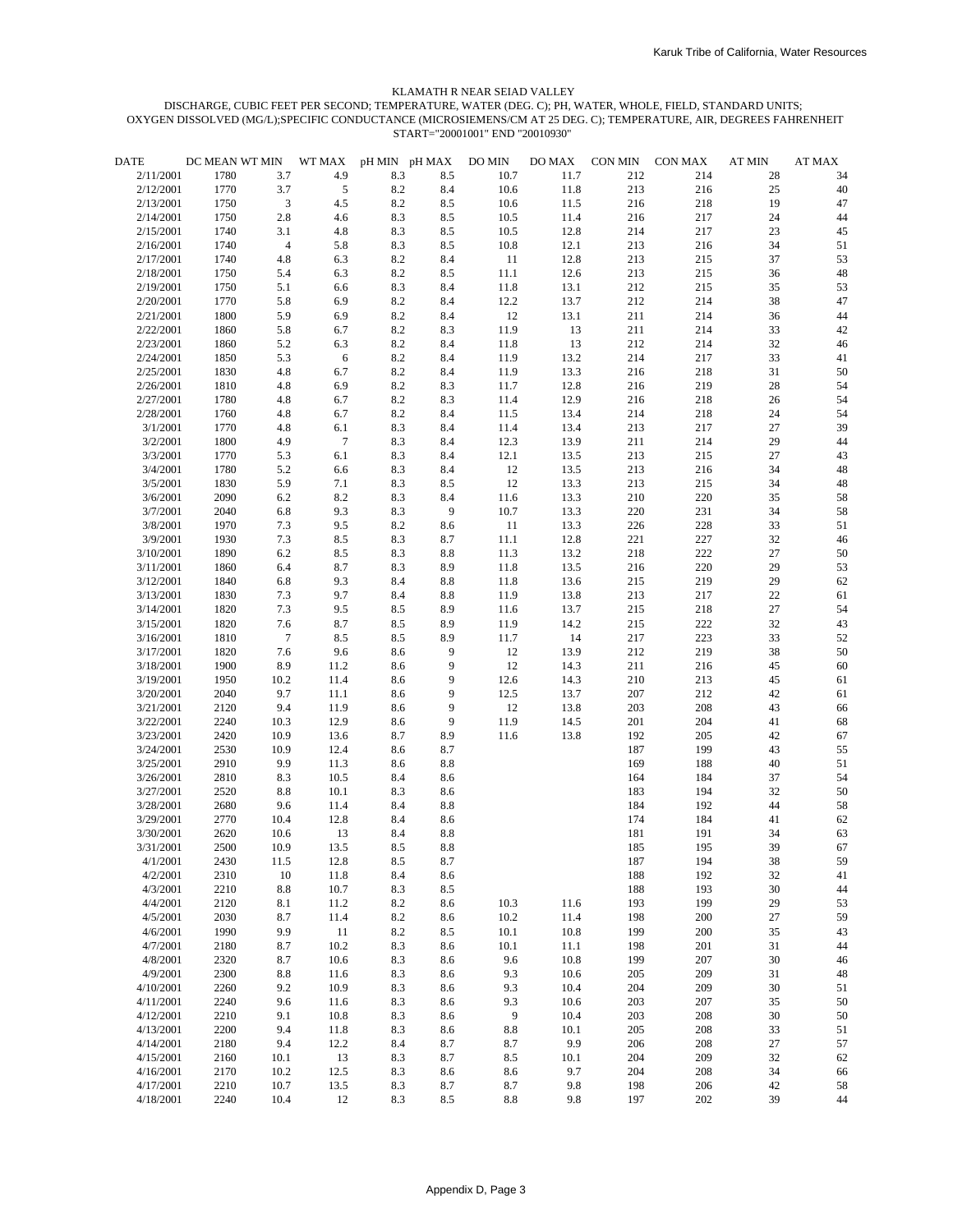| <b>DATE</b> | DC MEAN WT MIN |      | WT MAX | pH MIN pH MAX |         | DO MIN           | DO MAX  | <b>CON MIN</b> | CON MAX | <b>AT MIN</b> | <b>AT MAX</b> |
|-------------|----------------|------|--------|---------------|---------|------------------|---------|----------------|---------|---------------|---------------|
| 4/19/2001   | 2340           | 9.9  | 11.7   | 8.3           | 8.6     | 8.2              | 10.2    | 199            | 207     | 37            | 51            |
| 4/20/2001   | 2400           | 10.2 | 12     | 8.3           | 8.6     | 7.5              | 8.7     | 207            | 216     | 37            | 51            |
| 4/21/2001   | 2360           | 10.3 | 13.5   | 8.3           | 8.7     | 7.2              | 8.8     | 214            | 218     | 35            | 60            |
| 4/22/2001   | 2320           | 11   | 13.4   | 8.4           | $8.8\,$ | 7.1              | 8.6     | 216            | 221     | 37            | $60\,$        |
| 4/23/2001   | 2310           | 11.8 | 15.1   | 8.4           | $8.8\,$ | 7.2              | 8.9     | 210            | 218     | 42            | 68            |
| 4/24/2001   | 2310           | 12.6 | 16.1   | 8.4           | 8.8     | 7.2              | 9.1     | 207            | 212     | 40            | 74            |
| 4/25/2001   | 2360           | 13.6 | 17     | 8.4           | 8.9     | 7.2              | 9.2     | 202            | 208     | 43            | 78            |
| 4/26/2001   | 2480           | 14.3 | 17.4   | 8.4           | $8.8\,$ | $7\phantom{.0}$  | 9.7     | 187            | 202     | 47            | 75            |
| 4/27/2001   | 2620           | 13.6 | 15.9   | 8.4           | 8.8     | 7.4              | 10.5    | 173            | 187     | 40            | 65            |
| 4/28/2001   | 2640           | 13   | 14.7   | 8.4           | 8.7     | 9.1              | 11.6    | 165            | 173     | 39            | 53            |
| 4/29/2001   | 2580           | 12   | 13.9   | 8.4           | 8.9     | $\ \, 8.8$       | 11.6    | 166            | 172     | 36            | 61            |
| 4/30/2001   | 2490           | 12.5 | 14.4   | 8.4           | 8.8     | 8.7              | 11.1    | 170            | 173     | 44            | 62            |
| 5/1/2001    | 2500           | 12.5 | 15.1   | 8.4           | 8.9     | $\boldsymbol{9}$ | 11.8    | 167            | 173     | 35            | 57            |
| 5/2/2001    | 2490           | 12   | 15.2   | 8.5           | 8.9     | 9.5              | 12.1    | 160            | 171     | 35            | $60\,$        |
| 5/3/2001    | 2410           | 12.4 | 15.9   | 8             | 8.8     | 8.3              | 10.3    | 164            | 167     | 36            | 72            |
| 5/4/2001    | 2350           | 13.2 | 16.5   | 8.1           | $8.8\,$ | 8.1              | 9.7     | 167            | 170     | 38            | 76            |
| 5/5/2001    | 2340           | 13.5 | 16.7   | 8.1           | 8.8     | 8.1              | 9.7     | 168            | 171     | 39            | 71            |
| 5/6/2001    | 2340           | 13.7 | 17.2   | 8.1           | 8.8     | 7.9              | 9.6     | 166            | 170     | 37            | 76            |
| 5/7/2001    | 2360           | 14.4 | 18.2   | 8             | $8.8\,$ | 7.6              | 9.5     | 165            | 167     | 41            | 83            |
| 5/8/2001    | 2390           | 15.4 | 18.6   | 8             | 8.8     | 7.6              | 9.2     | 163            | 166     | 45            | 83            |
| 5/9/2001    | 2450           | 15.6 | 18.5   | 8             | 8.8     | 7.5              | 9.2     | 157            | 164     | 46            | 77            |
| 5/10/2001   | 2470           | 15.2 | 18.2   | 8             | 8.8     | 7.5              | 9.2     | 157            | 162     | 41            | 82            |
| 5/11/2001   | 2440           | 15.2 | 18.7   | 8             | $8.8\,$ | 7.6              | 9.2     | 152            | 158     | 44            | 85            |
| 5/12/2001   | 2570           | 16.5 | 19.3   | 7.9           | 8.7     | 6.9              | 9       | 153            | 156     | 50            | 78            |
| 5/13/2001   | 2850           | 15.9 | 18     | 7.8           | 8.5     | 7.6              | 9.4     | 148            | 156     | 42            | 72            |
| 5/14/2001   | 2920           | 15.2 | 16.3   | 7.7           | 8.1     | 6.3              | 9.3     | 152            | 156     | 46            | 53            |
| 5/15/2001   | 3030           | 14.9 | 16.2   | 7.6           | 8.1     | 5.7              | 9.8     | 141            | 152     | 48            | 59            |
| 5/16/2001   | 3410           | 14.3 | 16.6   | 7.5           | 7.9     | 4.4              | 9.4     | 129            | 141     | 45            | 64            |
| 5/17/2001   | 2920           | 15.1 | 18     | 7.4           | 8.2     | $7.5\,$          | 9.2     | 132            | 145     | 41            | 72            |
| 5/18/2001   | 2880           | 16   | 19.1   | 7.8           | 8.4     | 7.6              | 9.2     | 144            | 147     | 44            | 75            |
| 5/19/2001   | 2580           | 16.9 | 19.9   | 7.7           | 8.3     | 7.3              | 9.2     | 145            | 148     | 46            | 77            |
| 5/20/2001   | 2380           | 17.2 | 20.6   | 7.8           | 8.1     | 6.7              | 9.2     | 146            | 148     | 47            | 81            |
| 5/21/2001   | 2340           | 18.2 | 21.4   | 7.9           | 8.1     | 6.9              | 8.8     | 148            | 150     | 50            | 86            |
| 5/22/2001   | 2310           | 18.5 | 22.1   | 8.1           | 8.3     | 6.3              | 8.5     | 147            | 150     | 49            | 89            |
| 5/23/2001   | 2280           | 19.1 | 22.2   | 8.2           | $8.8\,$ | 6.1              | 8.3     | 146            | 152     | 51            | 85            |
| 5/24/2001   | 2230           | 19.1 | 22.3   | 8.5           | 8.9     | 6.1              | 8.7     | 149            | 153     | 50            | 84            |
| 5/25/2001   | 2200           | 19.4 | 23.3   | 7.1           | 8.9     | 6.7              | 9       | 146            | 150     | 52            | 85            |
| 5/26/2001   | 2170           | 20.1 | 23.2   | $\,8\,$       | 8.9     | 6.6              | 8.9     | 147            | 148     | 55            | 84            |
| 5/27/2001   | 2130           | 19.4 | 21.6   | 8             | 8.9     | 6.8              | 8.9     | 146            | 148     | 48            | 70            |
| 5/28/2001   | 2110           | 17.6 | 19.9   | 8.1           | 9       | 7.3              | 9.5     | 147            | 152     | 41            | 68            |
| 5/29/2001   | 2080           | 17.2 | 20.7   | 8.1           | 9.1     | 7.5              | 9.6     | 148            | 152     | 39            | 75            |
| 5/30/2001   | 2060           | 18.2 | 22.1   | 8.2           | 9.1     | 7.3              | 9.5     | 149            | 151     | 45            | 83            |
| 5/31/2001   | 2030           | 19.6 | 23.4   | 8.1           | 9       | 6.7              | 9.3     | 149            | 151     | 51            | 90            |
| 6/1/2001    | 2220           | 20.2 | 22.6   | 8.1           | 9       | 7.1              | 9.2     | 148            | 152     | 51            | 75            |
| 6/2/2001    | 2390           | 18.7 | 21     | 8.2           | 9       | 7.7              | 9.7     | 146            | 150     | 42            | 64            |
| 6/3/2001    | 2380           | 17.8 | 20.6   | 8.2           | 9       | 7.7              | 9.7     | 146            | 147     | 38            | 62            |
| 6/4/2001    | 2390           | 17.7 | 19.9   | 8.3           | 9       | 5.8              | 9.4     | 147            | 149     | 37            | 69            |
| 6/5/2001    | 2390           | 17.7 | 19.7   | 8.2           | 8.8     | 7.1              | 8.9     | 146            | 148     | 50            | 62            |
| 6/6/2001    | 2370           | 17.6 | 20.7   | 8             | 8.9     | $\tau$           | 8.6     | 144            | 147     | 42            | 72            |
| 6/7/2001    | 2350           | 18.6 | 21.9   | 8             | 8.8     | 6.8              | 8.4     | 142            | 144     | 46            | 78            |
| 6/8/2001    | 2320           | 19.8 | 22.5   | 7.9           | $8.8\,$ | 6.8              | $8.5\,$ | 141            | 144     | 48            | 78            |
| 6/9/2001    | 2310           | 19   | 21.8   | 8             | 8.9     | 6.8              | 8.6     | 140            | 143     | 46            | 75            |
| 6/10/2001   | 2290           | 19   | 20.7   | 8.1           | 8.8     | 6.9              | 8.6     | 140            | 142     | 44            | 69            |
| 6/11/2001   | 2290           | 18.4 | 20     | 8             | 8.8     | 7.1              | 9       | 140            | 142     | 45            | 68            |
| 6/12/2001   | 2300           | 18.2 | 20.8   | 8             | 8.9     | 7.3              | 9.2     | 139            | 141     | 44            | 68            |
| 6/13/2001   | 2280           | 18.4 | 21.1   | 8             | 8.9     | 7.3              | 9.2     | 138            | 142     | 39            | 75            |
| 6/14/2001   | 2270           | 19.1 | 21.6   | 8             | 8.9     | 7.1              | 9.2     | 135            | 139     | 43            | 81            |
| 6/15/2001   | 2260           | 19.3 | 22.3   | 8             | 8.8     | 7.6              | 9.3     | 136            | 139     | 47            | 81            |
| 6/16/2001   | 2240           | 19.1 | 22.1   | 8.1           | 8.9     | $7.5\,$          | 9.4     | 135            | 137     | 46            | 81            |
| 6/17/2001   | 2060           | 18.7 | 21.9   | 8             | 8.9     | 7.6              | 9.6     | 134            | 138     | 45            | 77            |
| 6/18/2001   | 1840           | 19   | 22.3   | 8             | 8.9     | 7.6              | 9.9     | 136            | 139     | 45            | 81            |
| 6/19/2001   | 1820           | 19.6 | 22.7   | 8.1           | 9       | 7.6              | 9.9     | 134            | 139     | 46            | 83            |
| 6/20/2001   | 1810           | 20.4 | 23.5   | $\,8\,$       | 9       | 7.7              | 9.9     | 133            | 138     | 51            | 86            |
| 6/21/2001   | 1810           | 20.8 | $24\,$ | 8.1           | 9       | 7.6              | 10      | 132            | 139     | 53            | 89            |
| 6/22/2001   | 1790           | 20.3 | $24\,$ | $\,8\,$       | 9.1     | 7.4              | 9.9     | 137            | 142     | 52            | 87            |
| 6/23/2001   | 1780           | 18.9 | 22.7   | 8.2           | 9.2     | 7.6              | 10.3    | 132            | 140     | 49            | 79            |
| 6/24/2001   | 1780           | 18.4 | 20.9   | 8.3           | 9.1     | $\,8\,$          | 10.8    | 135            | 138     | 51            | 65            |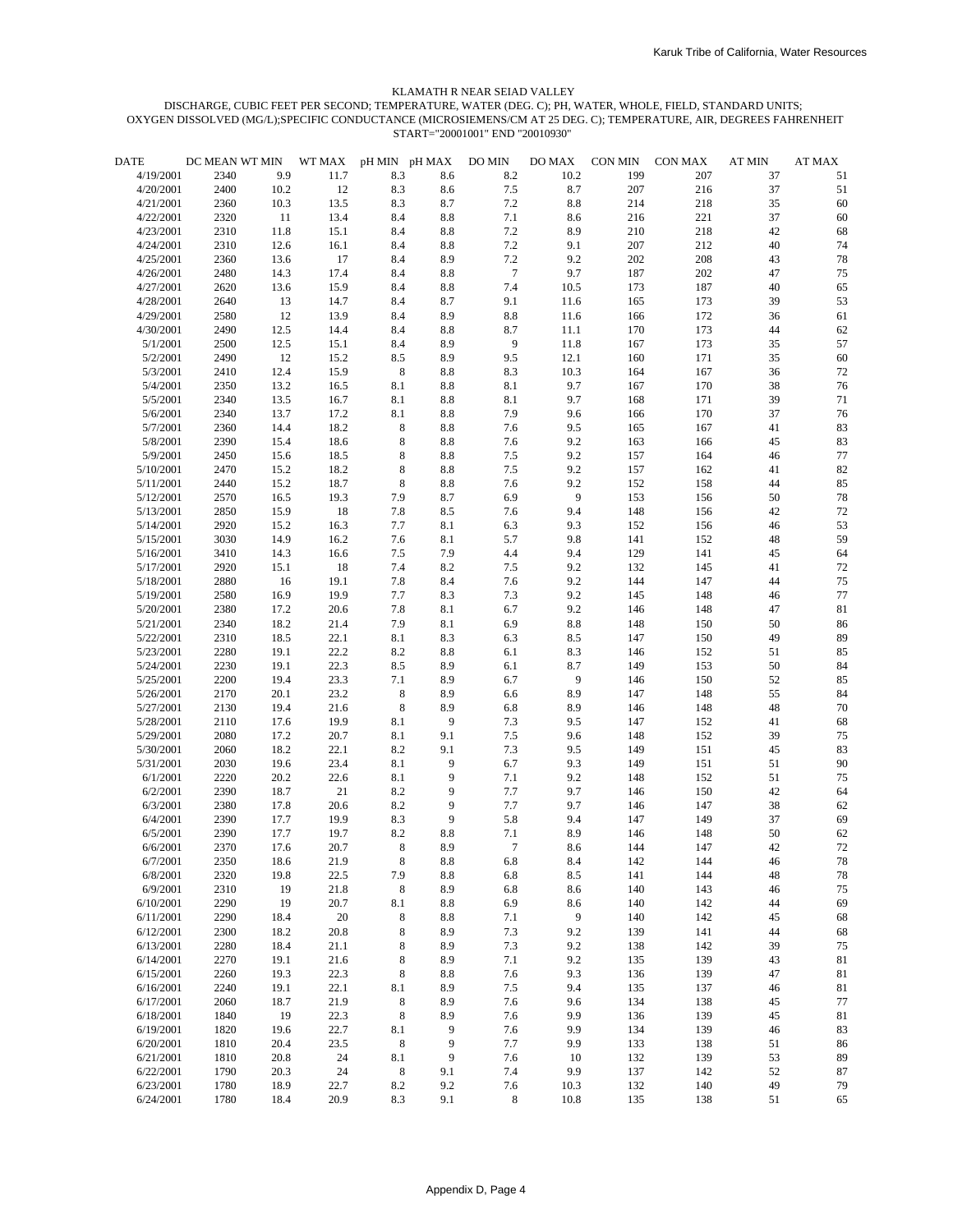| <b>DATE</b> | DC MEAN WT MIN |      | WT MAX | pH MIN pH MAX  |                | DO MIN          | DO MAX | <b>CON MIN</b> | CON MAX | <b>AT MIN</b> | <b>AT MAX</b> |
|-------------|----------------|------|--------|----------------|----------------|-----------------|--------|----------------|---------|---------------|---------------|
| 6/25/2001   | 1790           | 18.5 | 19.9   | 8.2            | 9.1            | 8.9             | 11.2   | 136            | 141     | 46            | 68            |
| 6/26/2001   | 1820           | 17.9 | 19.2   | 8.2            | 8.7            | 9               | 10.6   | 128            | 138     | 52            | 58            |
| 6/27/2001   | 1900           | 18.5 | 20.4   | 8.2            | 9              | 9.2             | 11.3   | 128            | 133     | 51            | 66            |
| 6/28/2001   | 1880           | 19.2 | 21.8   | 8.2            | 9.1            | 9.1             | 11.5   | 133            | 139     | 51            | 70            |
| 6/29/2001   | 1850           | 19.9 | 22.9   | 8.3            | 9.2            | 8.9             | 11.4   | 136            | 142     | 49            | 76            |
| 6/30/2001   | 1820           | 19.8 | 23     | 8.3            | 9.3            | 7.8             | 11.1   | 133            | 138     | 50            | 79            |
| 7/1/2001    | 1770           | 19.8 | 23     | 8.3            | 9.3            | 8.7             | 11.5   | 131            | 141     | 46            | 81            |
| 7/2/2001    | 1200           | 20.3 | 24.5   | 8.3            | 9.4            | 8.7             | 11.8   | 138            | 150     | 50            | 87            |
| 7/3/2001    | 1060           | 22.5 | 25.2   | 8.3            | 9.1            | 7.1             | 10.2   | 150            | 163     | 56            | 91            |
| 7/4/2001    | 1070           | 23   | 25.5   | 7.9            | 9.1            | 6.7             | 10.2   | 160            | 164     | 59            | 92            |
| 7/5/2001    | 1050           | 23.2 | 25.9   | 7.9            | $\overline{9}$ | 6.6             | 10.3   | 164            | 180     | 59            | 88            |
| 7/6/2001    | 1030           | 22.8 | 25.6   | 7.9            | 9.1            | 6.6             | 10.5   | 159            | 165     | 52            | 86            |
| 7/7/2001    | 1030           | 22.7 | 24.6   | 7.7            | 8.9            | 6.7             | 10.7   | 155            | 166     | 53            | 85            |
| 7/8/2001    | 1030           | 21.7 | 24.7   | 7.8            | 9              | 7.1             | 11.1   | 157            | 161     | 51            | 87            |
| 7/9/2001    | 1020           | 21.9 | 24.6   | 7.7            | 8.9            | $7\phantom{.0}$ | 11.2   | 155            | 160     | 49            | 90            |
| 7/10/2001   | 1050           | 22.8 | 25.6   | 7.7            | 8.9            | 6.8             | 11.1   | 154            | 160     | 58            | 89            |
| 7/11/2001   | 1070           | 21.7 | 22.9   | 7.5            | 8.3            | 6.7             | 10.4   | 157            | 163     | 56            | 72            |
| 7/12/2001   | 1110           | 21.1 | 24.3   | 7.4            | 8.7            | 7.6             | 11.7   | 159            | 171     | 55            | 82            |
| 7/13/2001   | 1100           | 21.3 | 24.8   | 7.4            | 8.7            | 6.9             | 11.8   | 166            | 172     | 54            | 85            |
| 7/14/2001   | 1100           | 22.4 | 25.1   | 7.5            | 8.6            | 7.3             | 11.7   | 161            | 169     | 55            | 83            |
| 7/15/2001   | 1090           | 22.3 | 24.6   | 7.4            | 8.6            | 7.3             | 11.8   | 162            | 165     | 51            | 79            |
| 7/16/2001   | 1080           | 21.5 | 24.1   | 7.4            | 8.7            | 7.5             | 12     | 161            | 165     | 49            | 75            |
| 7/17/2001   | 1080           | 21.3 | 23.5   | 7.4            | 8.6            | 7.3             | 12.4   | 163            | 165     | 47            | 76            |
| 7/18/2001   | 1080           | 21.1 | 23.9   | 7.3            | 8.6            | 7.7             | 12.4   | 162            | 167     | 49            | 79            |
| 7/19/2001   | 1080           | 21.9 | 24.4   | 7.2            | 8.4            | 7.4             | 12.4   | 159            | 164     | 53            | $80\,$        |
| 7/20/2001   | 1090           | 21.5 | 23.9   | 7.2            | 8.4            | 7.4             | 12.5   | 157            | 163     | 53            | 76            |
| 7/21/2001   | 1090           | 21.2 | $24\,$ | 7.1            | 8.3            | 7.4             | 12.6   | 160            | 166     | 51            | 80            |
| 7/22/2001   | 1090           | 21.7 | 24.7   | $\overline{7}$ | 8.3            | 7.1             | 12.4   | 162            | 167     | 51            | 84            |
| 7/23/2001   | 1070           | 22.1 | 25.1   | 7.1            | 8.4            | $7.5\,$         | 12.5   | 161            | 168     | 54            | 87            |
| 7/24/2001   | 1070           | 22.7 | 25.5   | 6.9            | 8.3            | 7.1             | 12.4   | 159            | 164     | 55            | 88            |
| 7/25/2001   | 1070           | 23.1 | 25.9   | 6.9            | $8.8\,$        | 6.5             | 12.4   | 158            | 166     | 56            | 92            |
| 7/26/2001   | 1060           | 22.6 | 25.5   | 7.8            | 8.1            | 6.2             | 10.8   | 156            | 165     | 53            | 91            |
| 7/27/2001   | 1060           | 22.6 | 25.2   | 7.8            | 8.1            | $6.1\,$         | 10.7   | 154            | 161     | 52            | 88            |
| 7/28/2001   | 1060           | 22.3 | 24.7   | 7.8            | 8.3            | 5.8             | 10.6   | 159            | 164     | 52            | 81            |
| 7/29/2001   | 1060           | 21.6 | 23.7   | 7.9            | 8.2            | $6.1\,$         | 10.1   | 160            | 163     | 53            | 78            |
| 7/30/2001   | 1060           | 20.8 | 23.3   | 8.1            | 8.5            | 6.6             | 10.6   | 159            | 164     | 56            | 74            |
| 7/31/2001   | 1060           | 20.7 | 24     | 8.1            | 8.8            | 6.7             | 10     | 158            | 164     | 48            | 81            |
| 8/1/2001    | 1060           | 21.7 | 24.4   | 7.7            | 8.9            | 6.4             | 10.2   | 160            | 163     | 51            | 85            |
| 8/2/2001    | 1060           | 21.7 | 24.2   | 7.6            | 8.6            | $6.2\,$         | 9.4    | 161            | 164     | 51            | 86            |
| 8/3/2001    | 1070           | 21.9 | 23.5   | 7.5            | 8.6            | 6.2             | 9.1    | 162            | 164     | 52            | 79            |
| 8/4/2001    | 1070           | 21.5 | 23.6   | 7.6            | 8.6            | 5.3             | 9      | 161            | 170     | 61            | 77            |
| 8/5/2001    | 1070           | 21.5 | 24.3   | 7.6            | 8.8            | 5.9             | 9.2    | 157            | 171     | 51            | 84            |
| 8/6/2001    | 1060           | 21.9 | 24.6   | 7.7            | $8.8\,$        | 5.3             | 9      | 160            | 171     | 52            | 89            |
| 8/7/2001    | 1050           | 22.8 | 25.7   | 7.6            | 8.7            | 5.6             | 8.7    | 160            | 168     | 56            | 94            |
| 8/8/2001    | 1060           | 23.9 | 26.4   | 7.5            | 8.7            |                 |        | 155            | 170     | 59            | 98            |
| 8/9/2001    | 1060           | 23.8 | 26.2   | 7.6            | 8.6            |                 |        | 160            | 164     | 59            | 96            |
| 8/10/2001   | 1070           | 23.8 | 26.1   | 7.6            | 8.6            |                 |        | 157            | 162     | 58            | 93            |
| 8/11/2001   | 1070           | 23.1 | 25     | 7.6            | 8.7            |                 |        | 155            | 159     | 56            | 90            |
| 8/12/2001   | 1080           | 22.8 | 24.07  | 7.7            | 8.6            |                 |        | 156            | 161     | 57            | 92            |
| 8/13/2001   | 1090           | 22   | 24.3   | 7.6            | 8.6            |                 |        | 155            | 161     | 54            | 90            |
| 8/14/2001   | 1050           | 22.1 | 24.4   | 7.7            | 8.7            |                 |        | 161            | 168     | 53            | 89            |
| 8/15/2001   | 1030           | 20.9 | 25.4   | 7.7            | 8.6            |                 |        | 165            | 169     | 54            | 90            |
| 8/16/2001   | 1030           | 22.5 | 24.9   | 7.6            | 8.6            | 6.7             | 9.8    | 163            | 168     | 54            | 90            |
| 8/17/2001   | 1010           | 22.8 | 25.1   | 7.6            | 8.6            | 6.8             | 10     | 163            | 168     | 55            | 88            |
| 8/18/2001   | 1020           | 22.1 | 24.3   | 7.6            | 8.7            | 6.8             | 10.3   | 161            | 169     | 54            | 80            |
| 8/19/2001   | 1020           | 21.5 | 24.1   | 7.7            | 8.7            | 7.1             | 10.6   | 163            | 170     | 48            | 86            |
| 8/20/2001   | 1030           | 21.3 | 23.7   | 7.7            | 8.7            | 7.4             | 10.8   | 160            | 168     | 48            | 83            |
| 8/21/2001   | 1040           | 21.1 | 23.3   | 7.7            | 8.8            | 7.5             | 10.9   | 162            | 168     | 52            | 77            |
| 8/22/2001   | 1040           | 20.9 | 22.1   | 7.7            | 8.2            | 7.2             | 10.3   | 164            | 170     | 57            | 70            |
| 8/23/2001   | 1040           | 20.8 | $22\,$ | 7.5            | 8.4            | 7.6             | 10.6   | 163            | 173     | 55            | 69            |
| 8/24/2001   | 1050           | 19.9 | 22.6   | 7.5            | 8.3            | 7.3             | 10.6   | 166            | 173     | 48            | 76            |
| 8/25/2001   | 1030           | 20.7 | 23.5   | 7.7            | 8.8            | 6.4             | 9.5    | 169            | 185     | 49            | 85            |
| 8/26/2001   | 1040           | 21.6 | 23.9   | 7.8            | 8.7            | 5.2             | 7.9    | 181            | 195     | 52            | 88            |
| 8/27/2001   | 1030           | 21.6 | 24.2   | 7.8            | 8.9            |                 |        | 167            | 190     | 51            | 88            |
| 8/28/2001   | 1010           | 21.6 | 24.1   | 7.8            | 8.9            |                 |        | 155            | 188     | 51            | 86            |
| 8/29/2001   | 1020           | 21.7 | 24.4   | 7.9            | 9              |                 |        | 155            | 176     | 54            | 91            |
| 8/30/2001   | 1030           | 22.5 | 24.6   | 7.9            | 9              |                 |        | 150            | 177     | 56            | 89            |